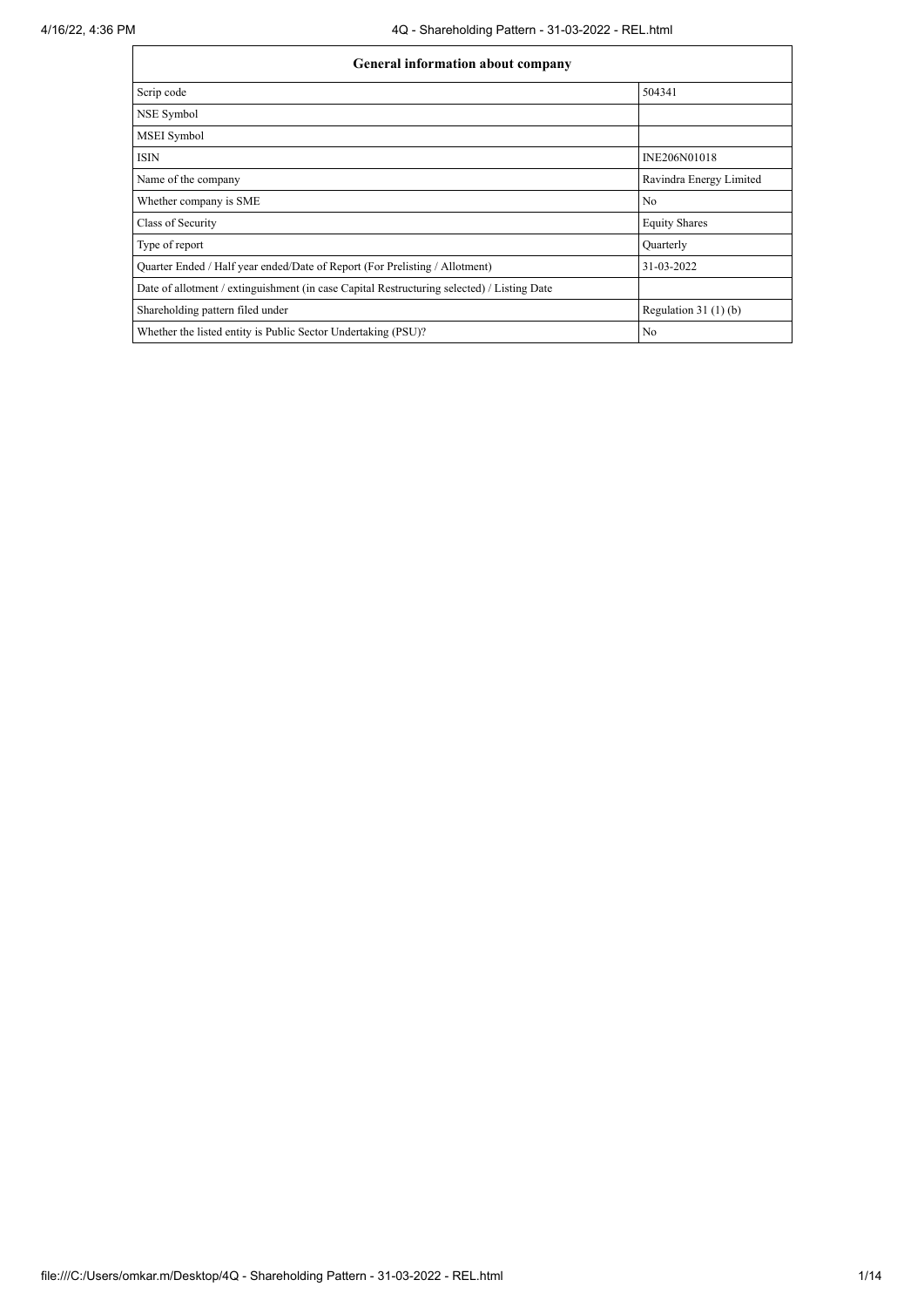|                | <b>Declaration</b>                                                                        |                |                                |                       |                             |  |  |  |  |  |  |  |
|----------------|-------------------------------------------------------------------------------------------|----------------|--------------------------------|-----------------------|-----------------------------|--|--|--|--|--|--|--|
| Sr.<br>No.     | Particular                                                                                | Yes/No         | Promoter and<br>Promoter Group | Public<br>shareholder | Non Promoter-<br>Non Public |  |  |  |  |  |  |  |
|                | Whether the Listed Entity has issued any partly paid up shares?                           | No             | N <sub>0</sub>                 | N <sub>0</sub>        | N <sub>0</sub>              |  |  |  |  |  |  |  |
| $\overline{2}$ | Whether the Listed Entity has issued any Convertible Securities                           | N <sub>0</sub> | No                             | N <sub>0</sub>        | N <sub>0</sub>              |  |  |  |  |  |  |  |
| 3              | Whether the Listed Entity has issued any Warrants?                                        | Yes            | Yes                            | Yes                   | N <sub>0</sub>              |  |  |  |  |  |  |  |
| 4              | Whether the Listed Entity has any shares against which<br>depository receipts are issued? | N <sub>0</sub> | N <sub>0</sub>                 | N <sub>0</sub>        | N <sub>0</sub>              |  |  |  |  |  |  |  |
| 5              | Whether the Listed Entity has any shares in locked-in?                                    | Yes            | Yes                            | Yes                   | N <sub>0</sub>              |  |  |  |  |  |  |  |
| 6              | Whether any shares held by promoters are pledge or otherwise<br>encumbered?               | Yes            | Yes                            |                       |                             |  |  |  |  |  |  |  |
|                | Whether company has equity shares with differential voting<br>rights?                     | N <sub>0</sub> | N <sub>0</sub>                 | N <sub>0</sub>        | N <sub>0</sub>              |  |  |  |  |  |  |  |
| $\overline{8}$ | Whether the listed entity has any significant beneficial owner?                           | Yes            |                                |                       |                             |  |  |  |  |  |  |  |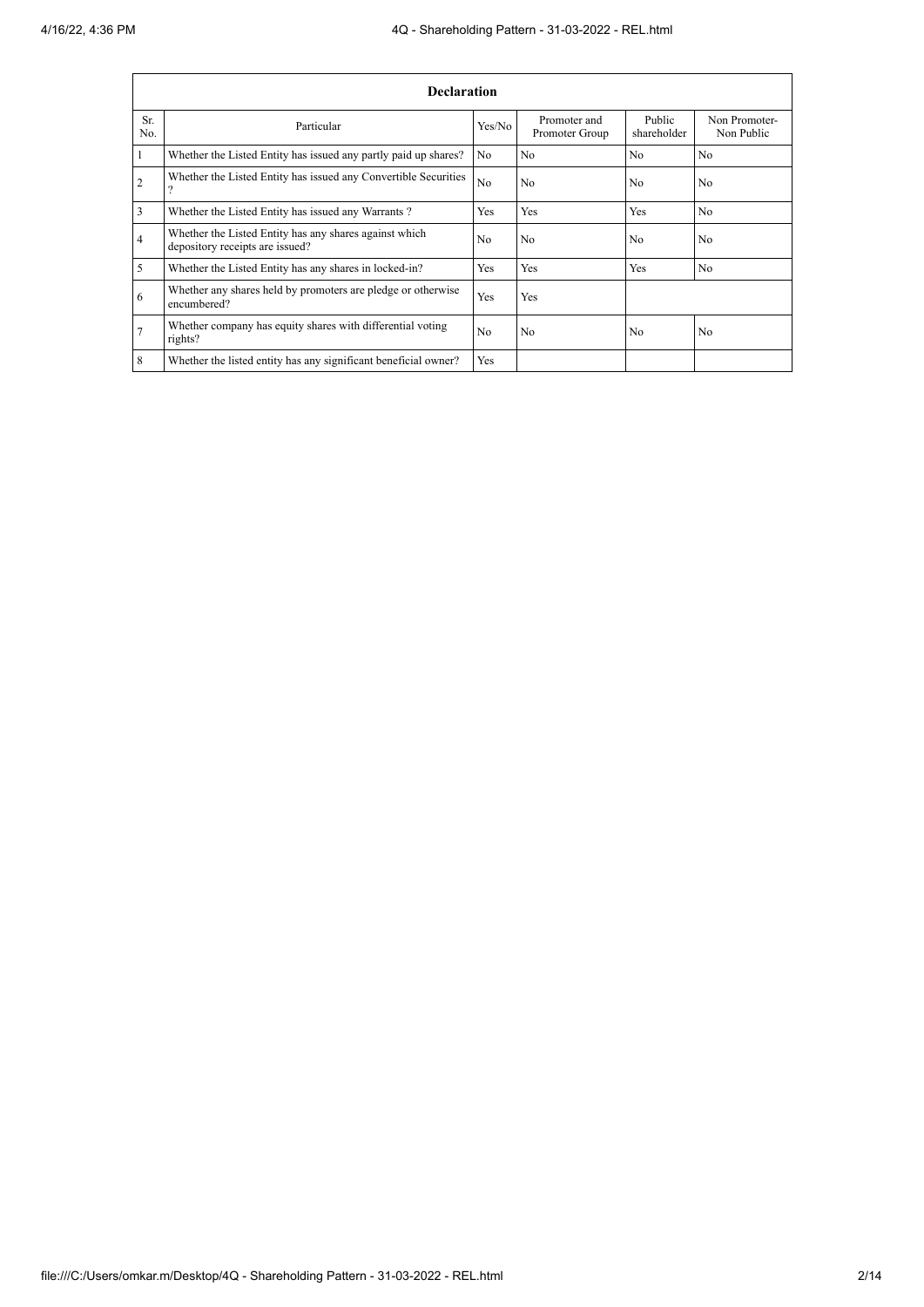|                   | Table I - Summary Statement holding of specified securities |                                  |                                                |                           |                          |                                                 |                                                  |                                                                  |               |           |                     |  |
|-------------------|-------------------------------------------------------------|----------------------------------|------------------------------------------------|---------------------------|--------------------------|-------------------------------------------------|--------------------------------------------------|------------------------------------------------------------------|---------------|-----------|---------------------|--|
|                   | Category<br>of<br>shareholder                               |                                  | No. of                                         | No. Of<br>Partly<br>paid- | No. Of<br>shares         | Total nos.                                      | Shareholding<br>as a % of total<br>no. of shares | Number of Voting Rights held in each class<br>of securities (IX) |               |           |                     |  |
| Category<br>$($ I |                                                             | Nos. Of<br>shareholders<br>(III) | fully paid<br>up equity<br>shares held<br>(IV) | up<br>equity              | underlying<br>Depository | shares held<br>$(VII) =$<br>$(IV)+(V)+$<br>(VI) | (calculated as<br>per SCRR,                      | No of Voting (XIV) Rights                                        |               |           | Total as a          |  |
|                   | (II)                                                        |                                  |                                                | shares<br>held<br>(V)     | Receipts<br>(VI)         |                                                 | 1957) (VIII)<br>As a % of<br>$(A+B+C2)$          | Class eg:<br>X                                                   | Class<br>eg:y | Total     | $%$ of<br>$(A+B+C)$ |  |
| (A)               | Promoter<br>$\&$<br>Promoter<br>Group                       | $\overline{4}$                   | 100657976                                      |                           |                          | 100657976                                       | 74.99                                            | 100657976                                                        |               | 100657976 | 74.99               |  |
| (B)               | Public                                                      | 70077                            | 33572174                                       |                           |                          | 33572174                                        | 25.01                                            | 33572174                                                         |               | 33572174  | 25.01               |  |
| (C)               | Non<br>Promoter-<br>Non Public                              |                                  |                                                |                           |                          |                                                 |                                                  |                                                                  |               |           |                     |  |
| (C1)              | <b>Shares</b><br>underlying<br>DRs                          |                                  |                                                |                           |                          |                                                 |                                                  |                                                                  |               |           |                     |  |
| (C2)              | Shares held<br>by<br>Employee<br>Trusts                     |                                  |                                                |                           |                          |                                                 |                                                  |                                                                  |               |           |                     |  |
|                   | Total                                                       | 70081                            | 134230150                                      |                           |                          | 134230150                                       | 100                                              | 134230150                                                        |               | 134230150 | 100                 |  |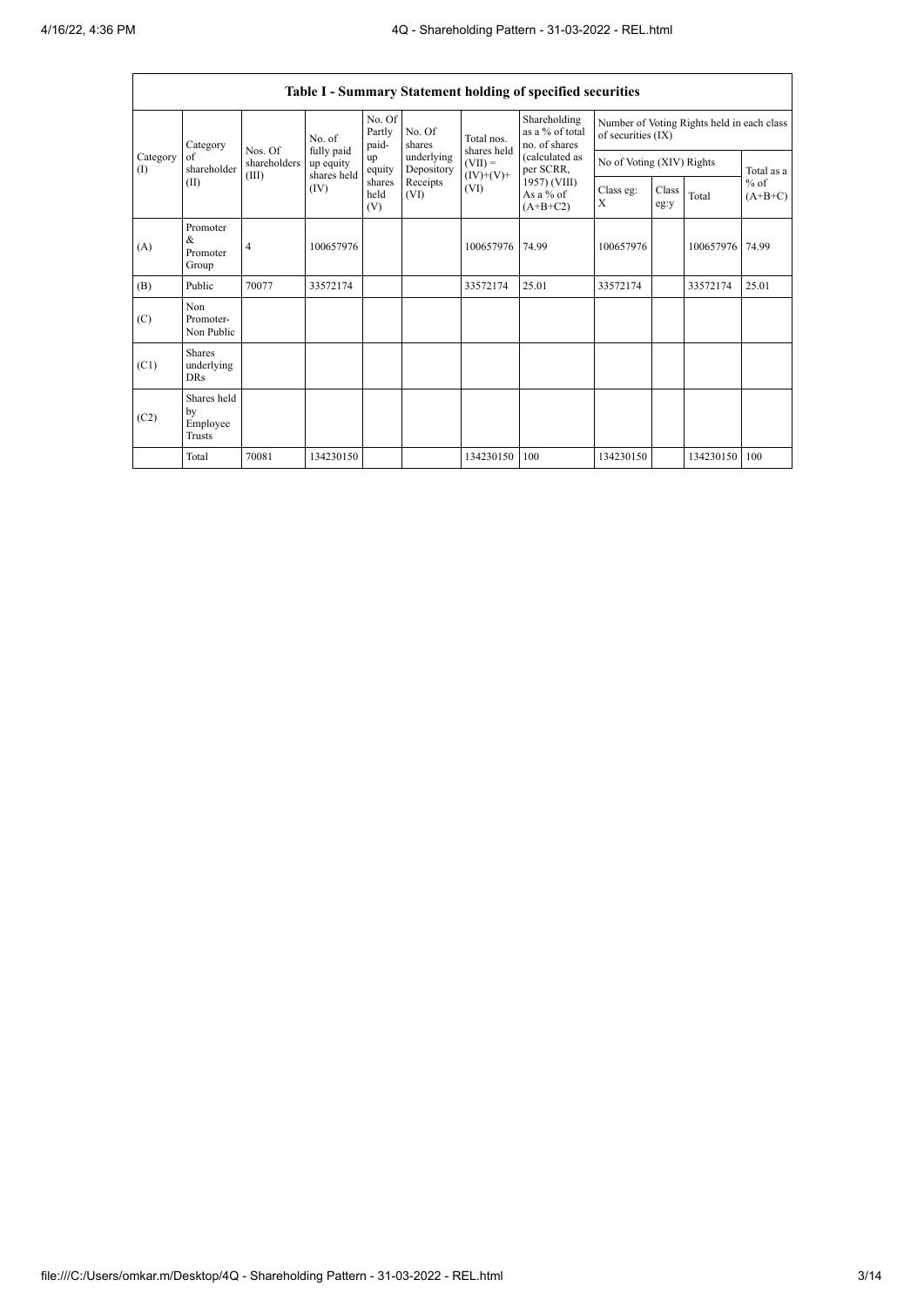$\mathbf{r}$ 

|                        |                                                |                                                                                   |                                                                             |                                                                                                                    | Table I - Summary Statement holding of specified securities                                                                                                                                    |                                        |                                                  |                                                                     |                                                         |                                           |
|------------------------|------------------------------------------------|-----------------------------------------------------------------------------------|-----------------------------------------------------------------------------|--------------------------------------------------------------------------------------------------------------------|------------------------------------------------------------------------------------------------------------------------------------------------------------------------------------------------|----------------------------------------|--------------------------------------------------|---------------------------------------------------------------------|---------------------------------------------------------|-------------------------------------------|
| Category<br>(I)<br>(A) | Category<br>of<br>shareholder<br>(II)          | No. Of<br>Shares<br>Underlying<br>Outstanding<br>convertible<br>securities<br>(X) | No. of<br><b>Shares</b><br>Underlying<br>Outstanding<br>Warrants<br>$(X_i)$ | No. Of<br>Shares<br>Underlying<br>Outstanding<br>convertible<br>securities<br>and No. Of<br>Warrants<br>$(X_i)(a)$ | Shareholding,<br>as a $%$<br>assuming full<br>conversion of<br>convertible<br>securities (as<br>a percentage<br>of diluted<br>share capital)<br>$(XI)=(VII)+$<br>$(X)$ As a % of<br>$(A+B+C2)$ | Number of<br>Locked in shares<br>(XII) |                                                  | Number of Shares<br>pledged or<br>otherwise<br>encumbered<br>(XIII) |                                                         | Number of<br>equity shares                |
|                        |                                                |                                                                                   |                                                                             |                                                                                                                    |                                                                                                                                                                                                | No. (a)                                | As a<br>$%$ of<br>total<br>Shares<br>held<br>(b) | No. (a)                                                             | As a<br>$%$ of<br>total<br><b>Shares</b><br>held<br>(b) | held in<br>dematerialized<br>form $(XIV)$ |
|                        | Promoter<br>&<br>Promoter<br>Group             |                                                                                   | 15000000                                                                    | 15000000                                                                                                           | 74.99                                                                                                                                                                                          | 50000976 49.67                         |                                                  | 10000000 9.93                                                       |                                                         | 100657976                                 |
| (B)                    | Public                                         |                                                                                   | 5000000                                                                     | 5000000                                                                                                            | 25.01                                                                                                                                                                                          | 3403334                                | 10.14                                            |                                                                     |                                                         | 19033744                                  |
| (C)                    | Non<br>Promoter-<br>Non Public                 |                                                                                   |                                                                             |                                                                                                                    |                                                                                                                                                                                                |                                        |                                                  |                                                                     |                                                         |                                           |
| (C1)                   | <b>Shares</b><br>underlying<br><b>DRs</b>      |                                                                                   |                                                                             |                                                                                                                    |                                                                                                                                                                                                |                                        |                                                  |                                                                     |                                                         |                                           |
| (C2)                   | Shares held<br>by<br>Employee<br><b>Trusts</b> |                                                                                   |                                                                             |                                                                                                                    |                                                                                                                                                                                                |                                        |                                                  |                                                                     |                                                         |                                           |
|                        | Total                                          |                                                                                   | 20000000                                                                    | 20000000                                                                                                           | 100                                                                                                                                                                                            | 53404310 39.79                         |                                                  | 10000000                                                            | 7.45                                                    | 119691720                                 |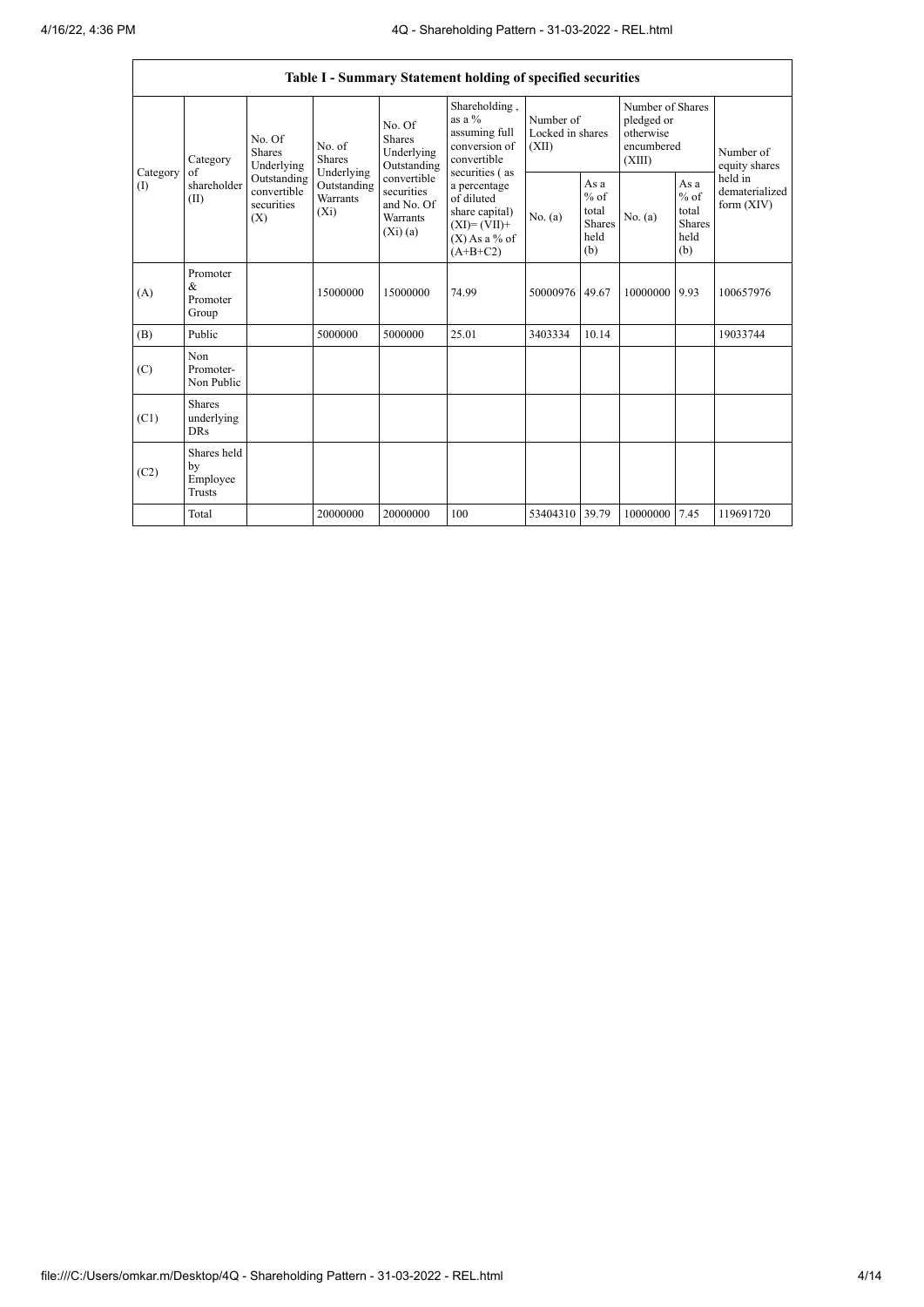$\mathbf{r}$ 

|                                                                                                | Table II - Statement showing shareholding pattern of the Promoter and Promoter Group                                |                                                                              |                                   |                                 |                                    |                                                       |                                                  |                           |               |                                      |                                 |  |
|------------------------------------------------------------------------------------------------|---------------------------------------------------------------------------------------------------------------------|------------------------------------------------------------------------------|-----------------------------------|---------------------------------|------------------------------------|-------------------------------------------------------|--------------------------------------------------|---------------------------|---------------|--------------------------------------|---------------------------------|--|
|                                                                                                |                                                                                                                     |                                                                              |                                   | No.<br>Of                       | No. Of                             |                                                       | Shareholding<br>as a $%$ of<br>total no. of      | class of securities (IX)  |               | Number of Voting Rights held in each |                                 |  |
| Sr.                                                                                            | Category &<br>Name of the                                                                                           | Nos. Of<br>shareholders                                                      | No. of<br>fully paid<br>up equity | Partly<br>paid-<br>up           | shares<br>underlying<br>Depository | Total nos.<br>shares held<br>$(VII) =$<br>$(IV)+(V)+$ | shares<br>(calculated<br>as per                  | No of Voting (XIV) Rights |               |                                      | Total<br>as a %                 |  |
|                                                                                                | Shareholders (I)                                                                                                    | (III)                                                                        | shares held<br>(IV)               | equity<br>shares<br>held<br>(V) | Receipts<br>(VI)                   | (VI)                                                  | SCRR,<br>1957) (VIII)<br>As a % of<br>$(A+B+C2)$ | Class eg:<br>X            | Class<br>eg:y | Total                                | of<br>Total<br>Voting<br>rights |  |
| A                                                                                              | Table II - Statement showing shareholding pattern of the Promoter and Promoter Group                                |                                                                              |                                   |                                 |                                    |                                                       |                                                  |                           |               |                                      |                                 |  |
| (1)                                                                                            | Indian                                                                                                              |                                                                              |                                   |                                 |                                    |                                                       |                                                  |                           |               |                                      |                                 |  |
| (a)                                                                                            | Individuals/Hindu<br>undivided Family                                                                               | $\overline{\mathbf{3}}$                                                      | 38787310                          |                                 |                                    | 38787310                                              | 28.9                                             | 38787310                  |               | 38787310                             | 28.9                            |  |
| (d)                                                                                            | Any Other<br>(specify)                                                                                              | $\mathbf{1}$                                                                 | 61870666                          |                                 |                                    | 61870666                                              | 46.09                                            | 61870666                  |               | 61870666                             | 46.09                           |  |
| Sub-Total<br>(A)(1)                                                                            |                                                                                                                     | $\overline{4}$                                                               | 100657976                         |                                 |                                    | 100657976                                             | 74.99                                            | 100657976                 |               | 100657976                            | 74.99                           |  |
| (2)                                                                                            | Foreign                                                                                                             |                                                                              |                                   |                                 |                                    |                                                       |                                                  |                           |               |                                      |                                 |  |
| Total<br>Shareholding<br>of Promoter<br>and<br>Promoter<br>Group $(A)=$<br>$(A)(1)+(A)$<br>(2) |                                                                                                                     | $\overline{4}$                                                               | 100657976                         |                                 |                                    | 100657976 74.99                                       |                                                  | 100657976                 |               | 100657976 74.99                      |                                 |  |
| B                                                                                              |                                                                                                                     | Table III - Statement showing shareholding pattern of the Public shareholder |                                   |                                 |                                    |                                                       |                                                  |                           |               |                                      |                                 |  |
| (1)                                                                                            | Institutions                                                                                                        |                                                                              |                                   |                                 |                                    |                                                       |                                                  |                           |               |                                      |                                 |  |
| (f)                                                                                            | Financial<br>Institutions/<br><b>Banks</b>                                                                          | $\mathbf{1}$                                                                 | 200                               |                                 |                                    | 200                                                   | $\boldsymbol{0}$                                 | 200                       |               | 200                                  | $\boldsymbol{0}$                |  |
| Sub-Total<br>(B)(1)                                                                            |                                                                                                                     | $\mathbf{1}$                                                                 | 200                               |                                 |                                    | 200                                                   | $\boldsymbol{0}$                                 | 200                       |               | 200                                  | $\boldsymbol{0}$                |  |
| (3)                                                                                            | Non-institutions                                                                                                    |                                                                              |                                   |                                 |                                    |                                                       |                                                  |                           |               |                                      |                                 |  |
| (a(i))                                                                                         | Individuals -<br>i.Individual<br>shareholders<br>holding nominal<br>share capital up<br>to Rs. 2 lakhs.             | 70034                                                                        | 17367484                          |                                 |                                    | 17367484                                              | 12.94                                            | 17367484                  |               | 17367484                             | 12.94                           |  |
| (a(ii))                                                                                        | Individuals - ii.<br>Individual<br>shareholders<br>holding nominal<br>share capital in<br>excess of Rs. 2<br>lakhs. | 11                                                                           | 3888627                           |                                 |                                    | 3888627                                               | 2.9                                              | 3888627                   |               | 3888627                              | 2.9                             |  |
| (e)                                                                                            | Any Other<br>(specify)                                                                                              | 31                                                                           | 12315863                          |                                 |                                    | 12315863                                              | 9.18                                             | 12315863                  |               | 12315863                             | 9.18                            |  |
| Sub-Total<br>(B)(3)                                                                            |                                                                                                                     | 70076                                                                        | 33571974                          |                                 |                                    | 33571974                                              | 25.01                                            | 33571974                  |               | 33571974                             | 25.01                           |  |
| <b>Total Public</b><br>Shareholding<br>$(B)=(B)(1)+$<br>$(B)(2)+(B)$<br>(3)                    |                                                                                                                     | 70077                                                                        | 33572174                          |                                 |                                    | 33572174                                              | 25.01                                            | 33572174                  |               | 33572174                             | 25.01                           |  |
| C                                                                                              | Table IV - Statement showing shareholding pattern of the Non Promoter- Non Public shareholder                       |                                                                              |                                   |                                 |                                    |                                                       |                                                  |                           |               |                                      |                                 |  |
| Total (<br>$A+B+C2$ )                                                                          |                                                                                                                     | 70081                                                                        | 134230150                         |                                 |                                    | 134230150 100                                         |                                                  | 134230150                 |               | 134230150 100                        |                                 |  |
| Total<br>$(A+B+C)$                                                                             |                                                                                                                     | 70081                                                                        | 134230150                         |                                 |                                    | 134230150 100                                         |                                                  | 134230150                 |               | 134230150 100                        |                                 |  |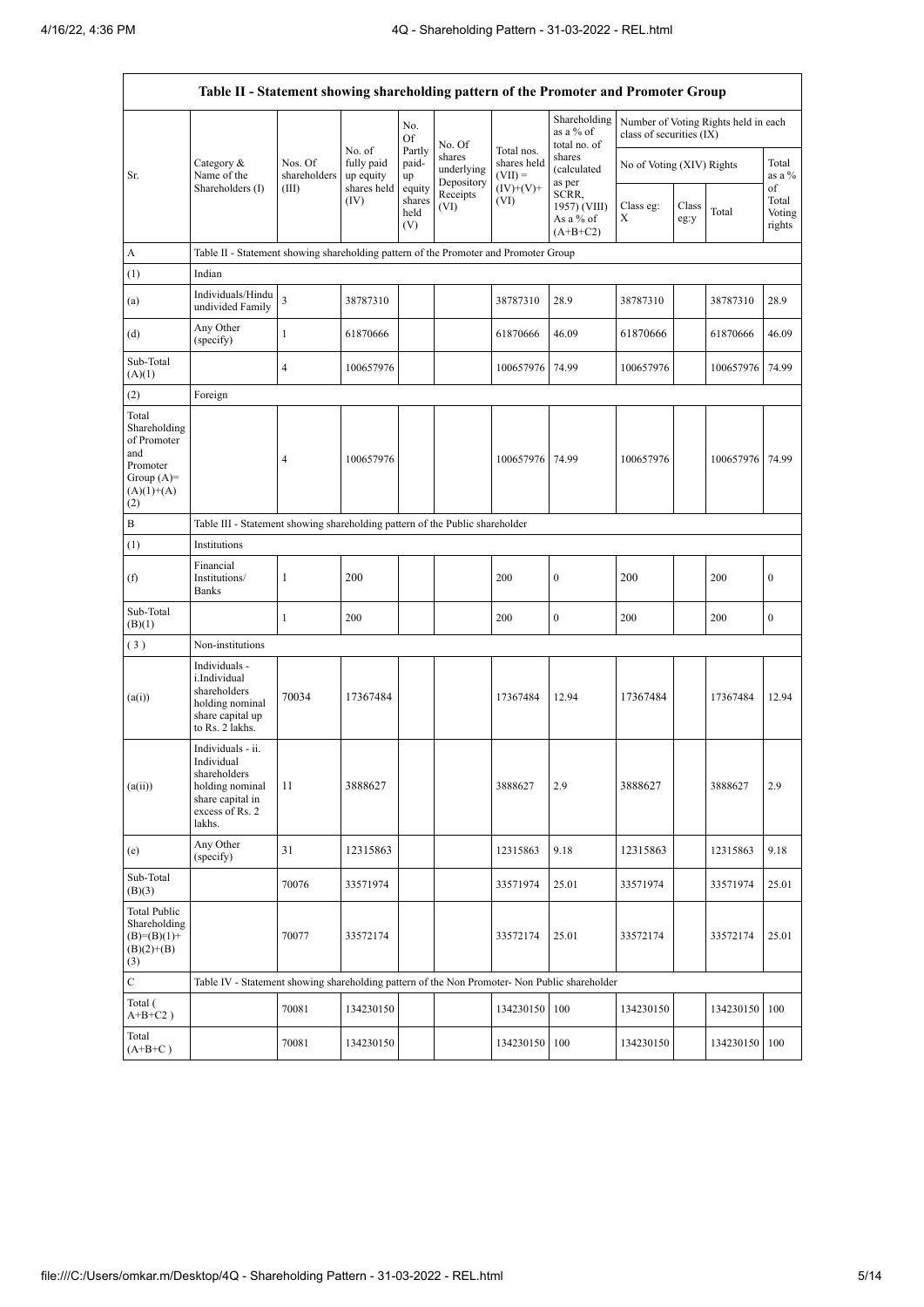ŕ

|                                                                                             | Table II - Statement showing shareholding pattern of the Promoter and Promoter Group |                                    |                                                                                                               |                                                                                                                                                                                    |                                        |                                                  |                                                                     |                                                  |                                           |  |  |  |
|---------------------------------------------------------------------------------------------|--------------------------------------------------------------------------------------|------------------------------------|---------------------------------------------------------------------------------------------------------------|------------------------------------------------------------------------------------------------------------------------------------------------------------------------------------|----------------------------------------|--------------------------------------------------|---------------------------------------------------------------------|--------------------------------------------------|-------------------------------------------|--|--|--|
|                                                                                             | No. Of<br><b>Shares</b><br>Underlying                                                | No. of<br>Shares<br>Underlying     | No. Of Shares<br>Underlying<br>Outstanding<br>convertible<br>securities and<br>No. Of<br>Warrants (Xi)<br>(a) | Shareholding, as a<br>% assuming full<br>conversion of<br>convertible<br>securities (as a<br>percentage of<br>diluted share capital)<br>$(XI) = (VII)+(X) As$<br>a % of $(A+B+C2)$ | Number of<br>Locked in shares<br>(XII) |                                                  | Number of Shares<br>pledged or<br>otherwise<br>encumbered<br>(XIII) |                                                  | Number of<br>equity shares                |  |  |  |
| Sr.                                                                                         | Outstanding<br>convertible<br>securities<br>(X)                                      | Outstanding<br>Warrants<br>$(X_i)$ |                                                                                                               |                                                                                                                                                                                    | No. (a)                                | As a<br>$%$ of<br>total<br>Shares<br>held<br>(b) | No. (a)                                                             | As a<br>$%$ of<br>total<br>Shares<br>held<br>(b) | held in<br>dematerialized<br>form $(XIV)$ |  |  |  |
| А                                                                                           |                                                                                      |                                    |                                                                                                               | Table II - Statement showing shareholding pattern of the Promoter and Promoter Group                                                                                               |                                        |                                                  |                                                                     |                                                  |                                           |  |  |  |
| (1)                                                                                         | Indian                                                                               |                                    |                                                                                                               |                                                                                                                                                                                    |                                        |                                                  |                                                                     |                                                  |                                           |  |  |  |
| (a)                                                                                         |                                                                                      | 15000000                           | 15000000                                                                                                      | 34.87                                                                                                                                                                              | 38534310                               | 99.35                                            | $\boldsymbol{0}$                                                    | $\mathbf{0}$                                     | 38787310                                  |  |  |  |
| (d)                                                                                         |                                                                                      | $\mathbf{0}$                       | $\mathbf{0}$                                                                                                  | 40.12                                                                                                                                                                              | 11466666                               | 18.53                                            | 10000000                                                            | 16.16                                            | 61870666                                  |  |  |  |
| Sub-Total (A)<br>(1)                                                                        |                                                                                      | 15000000                           | 15000000                                                                                                      | 74.99                                                                                                                                                                              | 50000976 49.67                         |                                                  | 10000000                                                            | 9.93                                             | 100657976                                 |  |  |  |
| (2)                                                                                         | Foreign                                                                              |                                    |                                                                                                               |                                                                                                                                                                                    |                                        |                                                  |                                                                     |                                                  |                                           |  |  |  |
| Total<br>Shareholding<br>of Promoter<br>and Promoter<br>Group $(A)=$<br>$(A)(1)+(A)$<br>(2) |                                                                                      | 15000000                           | 15000000                                                                                                      | 74.99                                                                                                                                                                              | 50000976 49.67                         |                                                  | 10000000 9.93                                                       |                                                  | 100657976                                 |  |  |  |
| B                                                                                           |                                                                                      |                                    |                                                                                                               | Table III - Statement showing shareholding pattern of the Public shareholder                                                                                                       |                                        |                                                  |                                                                     |                                                  |                                           |  |  |  |
| (1)                                                                                         | Institutions                                                                         |                                    |                                                                                                               |                                                                                                                                                                                    |                                        |                                                  |                                                                     |                                                  |                                           |  |  |  |
| (f)                                                                                         |                                                                                      | $\boldsymbol{0}$                   | $\boldsymbol{0}$                                                                                              | $\boldsymbol{0}$                                                                                                                                                                   | $\mathbf{0}$                           | $\mathbf{0}$                                     |                                                                     |                                                  | $\boldsymbol{0}$                          |  |  |  |
| Sub-Total (B)<br>(1)                                                                        |                                                                                      | $\mathbf{0}$                       | $\overline{0}$                                                                                                | $\mathbf{0}$                                                                                                                                                                       | $\mathbf{0}$                           | $\mathbf{0}$                                     |                                                                     |                                                  | $\boldsymbol{0}$                          |  |  |  |
| (3)                                                                                         | Non-institutions                                                                     |                                    |                                                                                                               |                                                                                                                                                                                    |                                        |                                                  |                                                                     |                                                  |                                           |  |  |  |
| (a(i))                                                                                      |                                                                                      | 1600000                            | 1600000                                                                                                       | 12.3                                                                                                                                                                               | 20000                                  | 0.12                                             |                                                                     |                                                  | 2835504                                   |  |  |  |
| (a(ii))                                                                                     |                                                                                      | 3400000                            | 3400000                                                                                                       | 4.73                                                                                                                                                                               | 3383334                                | 87.01                                            |                                                                     |                                                  | 3882627                                   |  |  |  |
| (e)                                                                                         |                                                                                      | $\mathbf{0}$                       | $\mathbf{0}$                                                                                                  | 7.99                                                                                                                                                                               | $\mathbf{0}$                           | $\mathbf{0}$                                     |                                                                     |                                                  | 12315613                                  |  |  |  |
| Sub-Total (B)<br>(3)                                                                        |                                                                                      | 5000000                            | 5000000                                                                                                       | 25.01                                                                                                                                                                              | 3403334                                | 10.14                                            |                                                                     |                                                  | 19033744                                  |  |  |  |
| <b>Total Public</b><br>Shareholding<br>$(B)=(B)(1)+$<br>$(B)(2)+(B)(3)$                     |                                                                                      | 5000000                            | 5000000                                                                                                       | 25.01                                                                                                                                                                              | 3403334                                | 10.14                                            |                                                                     |                                                  | 19033744                                  |  |  |  |
| $\mathbf C$                                                                                 |                                                                                      |                                    |                                                                                                               | Table IV - Statement showing shareholding pattern of the Non Promoter- Non Public shareholder                                                                                      |                                        |                                                  |                                                                     |                                                  |                                           |  |  |  |
| Total (<br>$A+B+C2$ )                                                                       |                                                                                      | 20000000                           | 20000000                                                                                                      | 100                                                                                                                                                                                | 53404310 39.79                         |                                                  |                                                                     |                                                  | 119691720                                 |  |  |  |
| Total<br>$(A+B+C)$                                                                          |                                                                                      | 20000000                           | 20000000                                                                                                      | 100                                                                                                                                                                                | 53404310 39.79                         |                                                  | 10000000                                                            | 7.45                                             | 119691720                                 |  |  |  |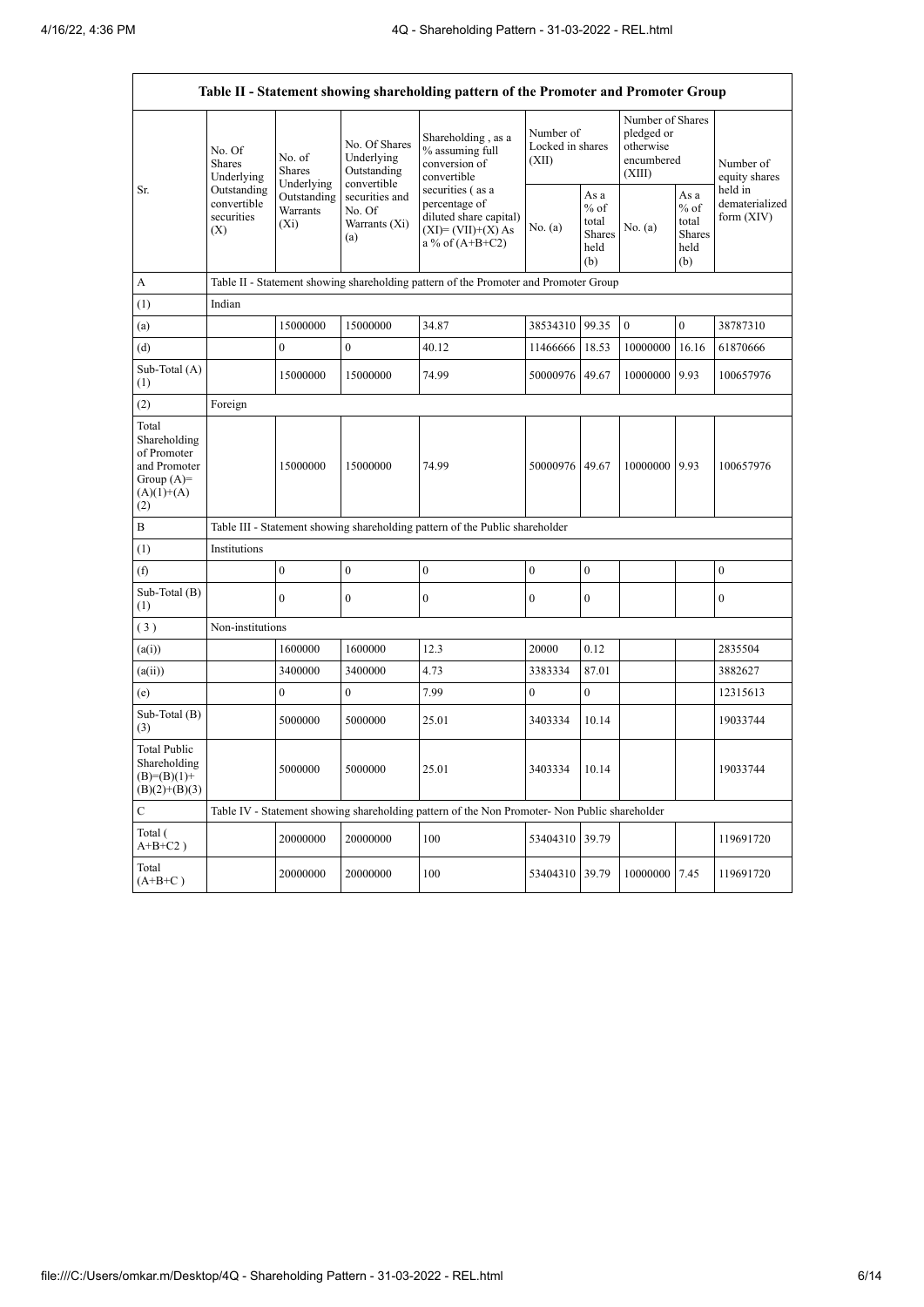| Individuals/Hindu undivided Family                                                                                                                                                          |                                                               |                                      |                                      |                                      |  |  |  |  |
|---------------------------------------------------------------------------------------------------------------------------------------------------------------------------------------------|---------------------------------------------------------------|--------------------------------------|--------------------------------------|--------------------------------------|--|--|--|--|
| Searial No.                                                                                                                                                                                 | 1                                                             | $\overline{c}$                       | 3                                    |                                      |  |  |  |  |
| Name of the<br>Shareholders (I)                                                                                                                                                             | NARENDRA MADHUSUDAN<br><b>MURKUMBI</b>                        | <b>VIDYA</b><br><b>MURKUMBI</b>      | SUPRIYA SHAILESH<br><b>ROJEKAR</b>   | Click here to go<br>back             |  |  |  |  |
| PAN(II)                                                                                                                                                                                     | ACDPM0041L                                                    | AGXPM4054H                           | AHMPR0978H                           | Total                                |  |  |  |  |
| No. of fully paid<br>up equity shares<br>held $(IV)$                                                                                                                                        | 38534310                                                      | 3000                                 | 250000                               | 38787310                             |  |  |  |  |
| No. Of Partly paid-<br>up equity shares<br>held(V)                                                                                                                                          |                                                               |                                      |                                      |                                      |  |  |  |  |
| No. Of shares<br>underlying<br>Depository<br>Receipts (VI)                                                                                                                                  |                                                               |                                      |                                      |                                      |  |  |  |  |
| Total nos. shares<br>held $(VII) = (IV) +$<br>$(V)$ + $(VI)$                                                                                                                                | 38534310                                                      | 3000                                 | 250000                               | 38787310                             |  |  |  |  |
| Shareholding as a<br>% of total no. of<br>shares (calculated<br>as per SCRR,<br>1957) (VIII) As a<br>% of $(A+B+C2)$                                                                        | 28.71                                                         | $\boldsymbol{0}$                     | 0.19                                 | 28.9                                 |  |  |  |  |
|                                                                                                                                                                                             | Number of Voting Rights held in each class of securities (IX) |                                      |                                      |                                      |  |  |  |  |
| Class eg: $X$                                                                                                                                                                               | 38534310                                                      | 3000                                 | 250000                               | 38787310                             |  |  |  |  |
| Class eg:y                                                                                                                                                                                  |                                                               |                                      |                                      |                                      |  |  |  |  |
| Total                                                                                                                                                                                       | 38534310                                                      | 3000                                 | 250000                               | 38787310                             |  |  |  |  |
| Total as a % of<br>Total Voting rights                                                                                                                                                      | 28.71                                                         | $\boldsymbol{0}$                     | 0.19                                 | 28.9                                 |  |  |  |  |
| No. Of Shares<br>Underlying<br>Outstanding<br>convertible<br>securities $(X)$                                                                                                               |                                                               |                                      |                                      |                                      |  |  |  |  |
| No. of Shares<br>Underlying<br>Outstanding<br>Warrants (Xi)                                                                                                                                 | 15000000                                                      | $\boldsymbol{0}$                     | $\boldsymbol{0}$                     | 15000000                             |  |  |  |  |
| No. Of Shares<br>Underlying<br>Outstanding<br>convertible<br>securities and No.<br>Of Warrants (Xi)<br>(a)                                                                                  | 15000000                                                      | $\boldsymbol{0}$                     | $\boldsymbol{0}$                     | 15000000                             |  |  |  |  |
| Shareholding, as a<br>% assuming full<br>conversion of<br>convertible<br>securities (as a<br>percentage of<br>diluted share<br>capital) $(XI)$ =<br>$(VII)+(Xi)(a) As a$<br>% of $(A+B+C2)$ | 34.71                                                         | $\mathbf{0}$                         | 0.16                                 | 34.87                                |  |  |  |  |
| Number of Locked in shares (XII)                                                                                                                                                            |                                                               |                                      |                                      |                                      |  |  |  |  |
| No. (a)                                                                                                                                                                                     | 38534310                                                      | $\boldsymbol{0}$                     | $\mathbf{0}$                         | 38534310                             |  |  |  |  |
| As a % of total<br>Shares held (b)                                                                                                                                                          | 100                                                           | $\boldsymbol{0}$                     | $\boldsymbol{0}$                     | 99.35                                |  |  |  |  |
|                                                                                                                                                                                             | Number of Shares pledged or otherwise encumbered (XIII)       |                                      |                                      |                                      |  |  |  |  |
| No. (a)<br>As a % of total                                                                                                                                                                  | $\bf{0}$<br>$\mathbf{0}$                                      | $\boldsymbol{0}$<br>$\boldsymbol{0}$ | $\boldsymbol{0}$<br>$\boldsymbol{0}$ | $\boldsymbol{0}$<br>$\boldsymbol{0}$ |  |  |  |  |
| Shares held (b)<br>Number of equity<br>shares held in<br>dematerialized<br>form $(XIV)$                                                                                                     | 38534310                                                      | 3000                                 | 250000                               | 38787310                             |  |  |  |  |
| Reason for not providing PAN                                                                                                                                                                |                                                               |                                      |                                      |                                      |  |  |  |  |
| Reason for not<br>providing PAN                                                                                                                                                             |                                                               |                                      |                                      |                                      |  |  |  |  |
| Shareholder type                                                                                                                                                                            | Promoter                                                      | Promoter                             | Promoter                             |                                      |  |  |  |  |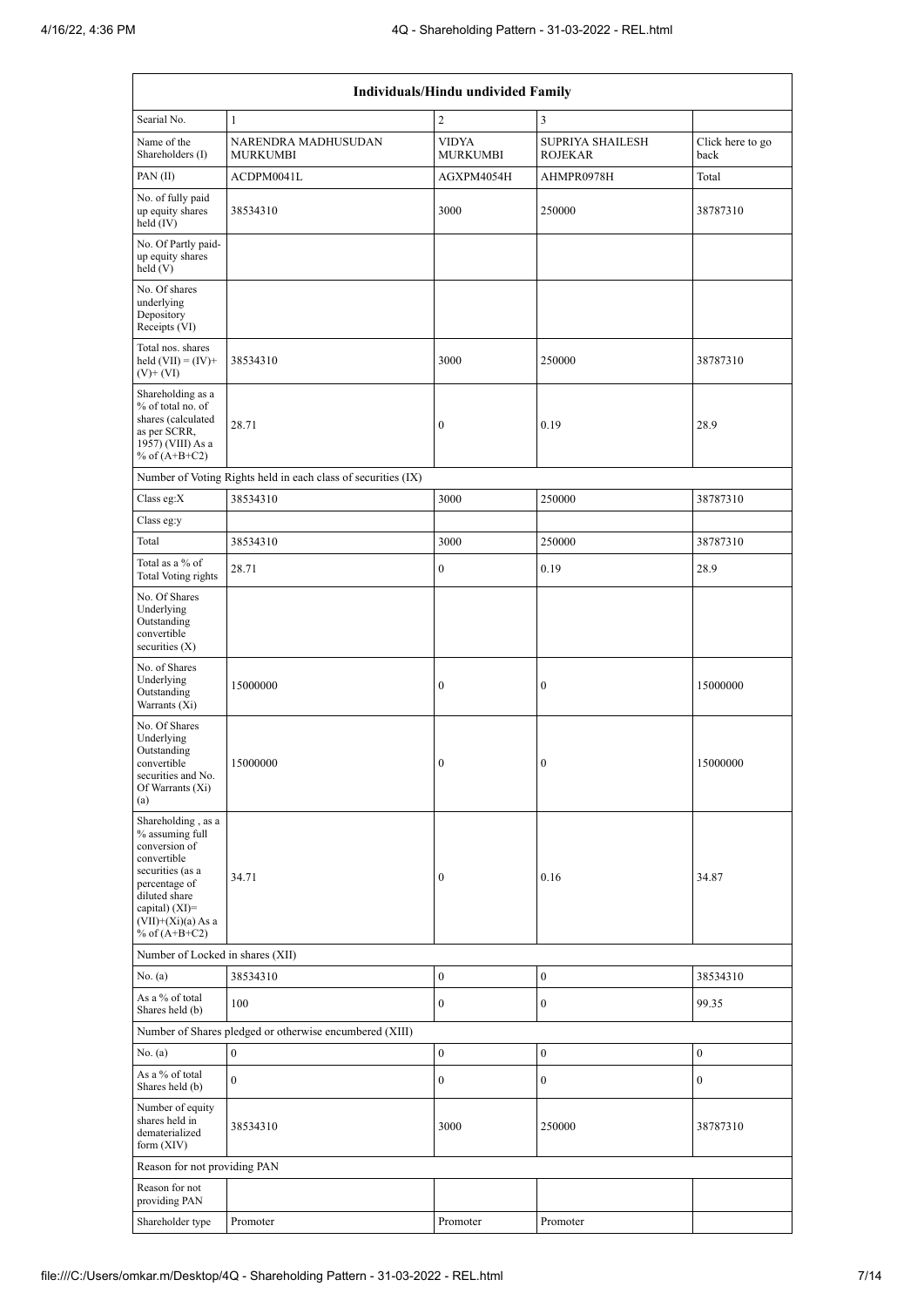| Any Other (specify)                                                                                                                                                                  |                                                               |                       |  |  |  |  |  |  |  |
|--------------------------------------------------------------------------------------------------------------------------------------------------------------------------------------|---------------------------------------------------------------|-----------------------|--|--|--|--|--|--|--|
| Searial No.                                                                                                                                                                          | $\mathbf{1}$                                                  |                       |  |  |  |  |  |  |  |
| Category                                                                                                                                                                             | <b>Bodies Corporate</b>                                       | Click here to go back |  |  |  |  |  |  |  |
| Name of the<br>Shareholders (I)                                                                                                                                                      | KHANDEPAR INVESTMENTS PRIVATE LIMITED                         |                       |  |  |  |  |  |  |  |
| PAN(II)                                                                                                                                                                              | AABCM4306K                                                    | Total                 |  |  |  |  |  |  |  |
| No. of the<br>Shareholders (I)                                                                                                                                                       | $\mathbf{1}$                                                  | $\mathbf{1}$          |  |  |  |  |  |  |  |
| No. of fully paid<br>up equity shares<br>held (IV)                                                                                                                                   | 61870666                                                      | 61870666              |  |  |  |  |  |  |  |
| No. Of Partly paid-<br>up equity shares<br>held(V)                                                                                                                                   |                                                               |                       |  |  |  |  |  |  |  |
| No. Of shares<br>underlying<br>Depository<br>Receipts (VI)                                                                                                                           |                                                               |                       |  |  |  |  |  |  |  |
| Total nos. shares<br>held $(VII) = (IV) +$<br>$(V)$ + $(VI)$                                                                                                                         | 61870666                                                      | 61870666              |  |  |  |  |  |  |  |
| Shareholding as a<br>% of total no. of<br>shares (calculated<br>as per SCRR,<br>1957) (VIII) As a<br>% of $(A+B+C2)$                                                                 | 46.09                                                         | 46.09                 |  |  |  |  |  |  |  |
|                                                                                                                                                                                      | Number of Voting Rights held in each class of securities (IX) |                       |  |  |  |  |  |  |  |
| Class eg: X                                                                                                                                                                          | 61870666                                                      | 61870666              |  |  |  |  |  |  |  |
| Class eg:y                                                                                                                                                                           |                                                               |                       |  |  |  |  |  |  |  |
| Total                                                                                                                                                                                | 61870666                                                      | 61870666              |  |  |  |  |  |  |  |
| Total as a % of<br>Total Voting rights                                                                                                                                               | 46.09                                                         | 46.09                 |  |  |  |  |  |  |  |
| No. Of Shares<br>Underlying<br>Outstanding<br>convertible<br>securities $(X)$                                                                                                        |                                                               |                       |  |  |  |  |  |  |  |
| No. of Shares<br>Underlying<br>Outstanding<br>Warrants (Xi)                                                                                                                          | $\boldsymbol{0}$                                              | $\boldsymbol{0}$      |  |  |  |  |  |  |  |
| No. Of Shares<br>Underlying<br>Outstanding<br>convertible<br>securities and No.<br>Of Warrants (Xi)<br>(a)                                                                           | $\boldsymbol{0}$                                              | $\boldsymbol{0}$      |  |  |  |  |  |  |  |
| Shareholding, as a<br>% assuming full<br>conversion of<br>convertible<br>securities (as a<br>percentage of<br>diluted share<br>capital) (XI)=<br>$(VII)+(X)$ As a %<br>of $(A+B+C2)$ | 40.12                                                         | 40.12                 |  |  |  |  |  |  |  |
| Number of Locked in shares (XII)                                                                                                                                                     |                                                               |                       |  |  |  |  |  |  |  |
| No. (a)                                                                                                                                                                              | 11466666                                                      | 11466666              |  |  |  |  |  |  |  |
| As a % of total<br>Shares held (b)                                                                                                                                                   | 18.53                                                         | 18.53                 |  |  |  |  |  |  |  |
|                                                                                                                                                                                      | Number of Shares pledged or otherwise encumbered (XIII)       |                       |  |  |  |  |  |  |  |
| No. (a)                                                                                                                                                                              | 10000000                                                      | 10000000              |  |  |  |  |  |  |  |
| As a % of total<br>Shares held (b)                                                                                                                                                   | 16.16                                                         | 16.16                 |  |  |  |  |  |  |  |
| Number of equity<br>shares held in<br>dematerialized<br>form $(XIV)$                                                                                                                 | 61870666                                                      | 61870666              |  |  |  |  |  |  |  |
| Reason for not providing PAN                                                                                                                                                         |                                                               |                       |  |  |  |  |  |  |  |
| Reason for not                                                                                                                                                                       |                                                               |                       |  |  |  |  |  |  |  |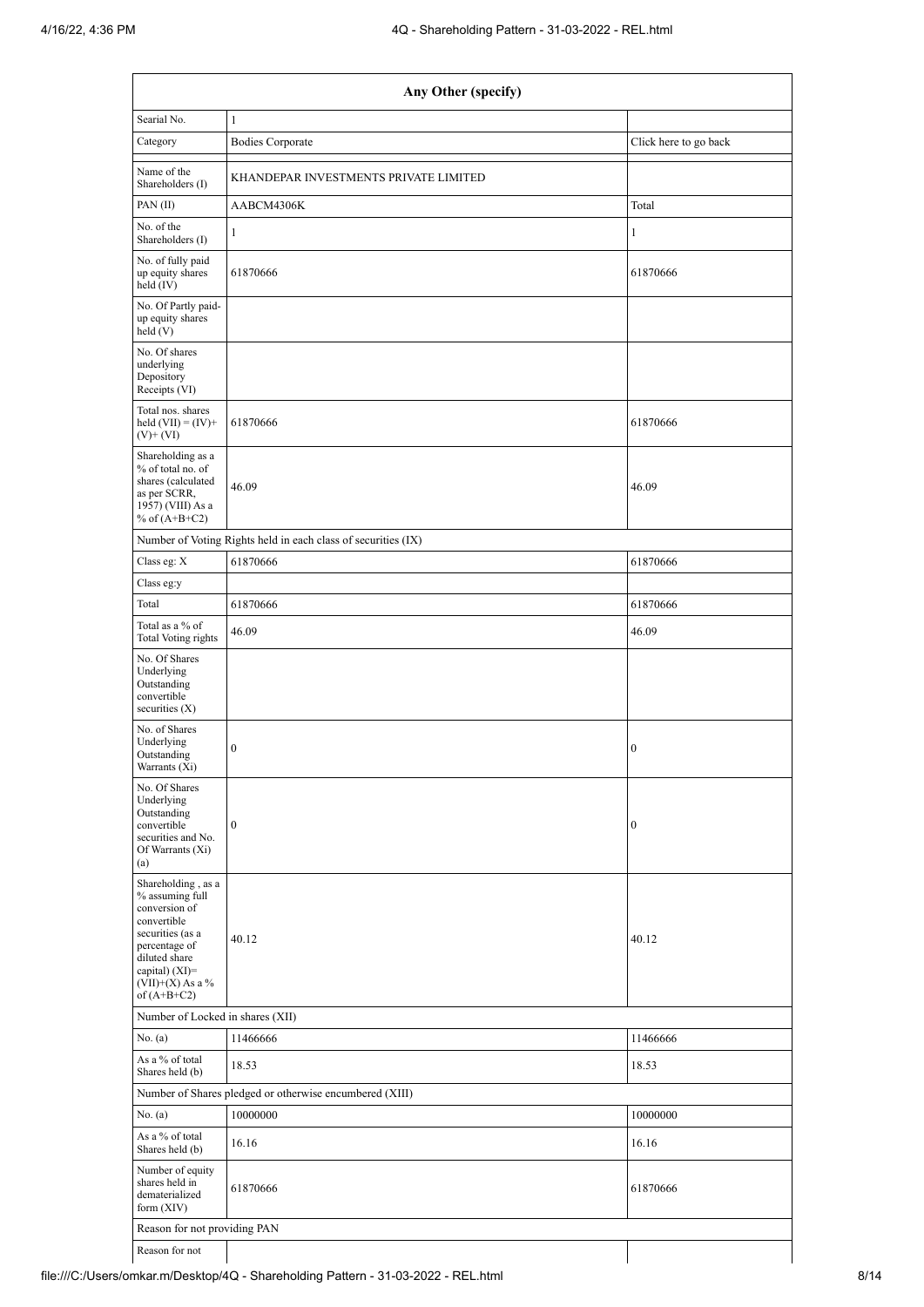| .<br>providing<br>111      |                                   |  |
|----------------------------|-----------------------------------|--|
| ⊾harahal∩<br>$\sim$<br>. . | - -- -<br>oter<br>1.11<br><u></u> |  |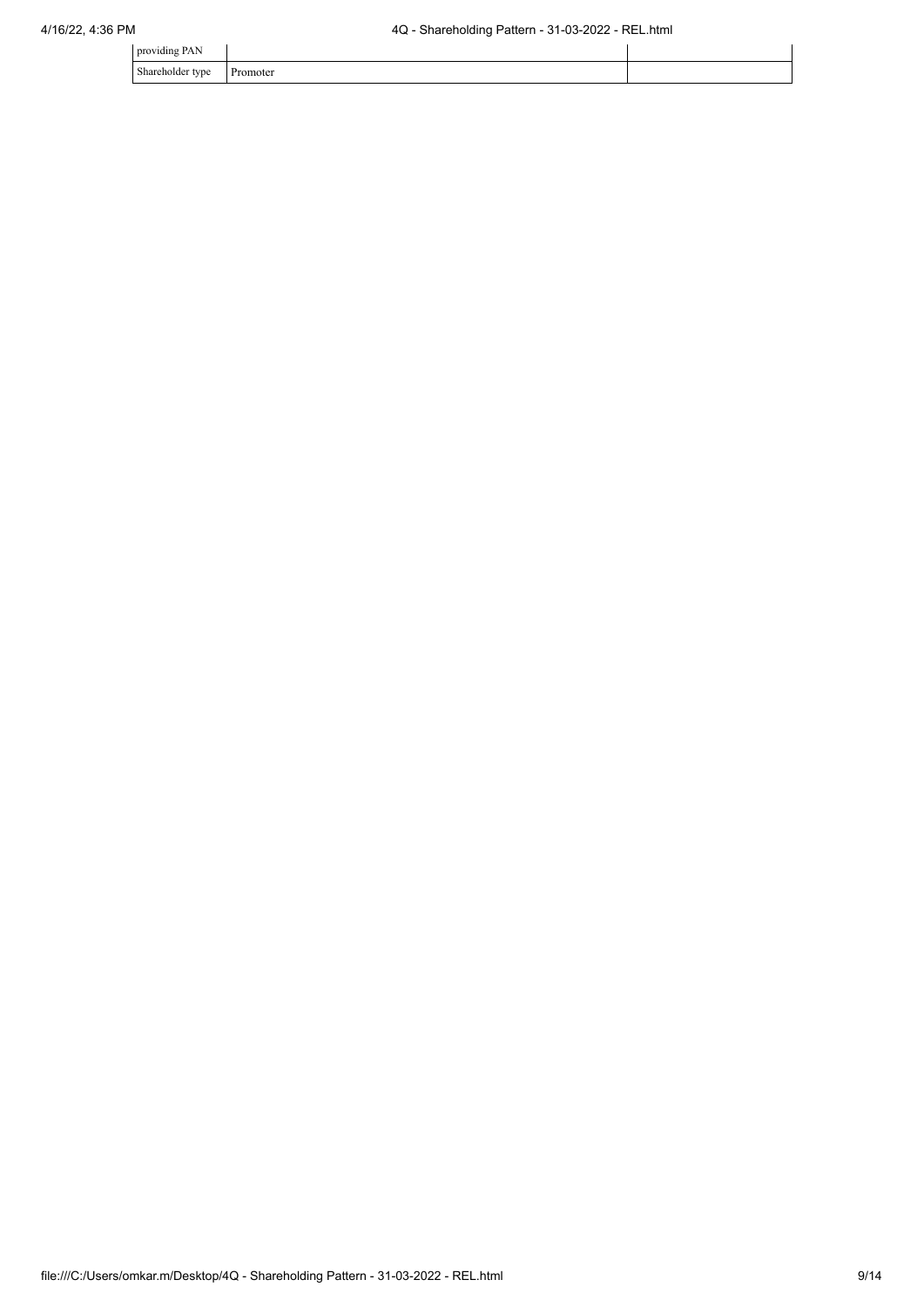$\overline{1}$ 

 $\overline{\mathsf{I}}$ 

|                                                                                                                                                                                         | Individuals - ii. Individual shareholders holding nominal share capital in excess of Rs. 2 lakhs. |                       |  |  |  |  |  |  |  |  |
|-----------------------------------------------------------------------------------------------------------------------------------------------------------------------------------------|---------------------------------------------------------------------------------------------------|-----------------------|--|--|--|--|--|--|--|--|
| Searial No.                                                                                                                                                                             | $\mathbf{1}$                                                                                      |                       |  |  |  |  |  |  |  |  |
| Name of the<br>Shareholders (I)                                                                                                                                                         | SHAILESH NANDKISHOR ROJEKAR                                                                       | Click here to go back |  |  |  |  |  |  |  |  |
| PAN $(II)$                                                                                                                                                                              | ADKPR1314H                                                                                        | Total                 |  |  |  |  |  |  |  |  |
| No. of fully paid<br>up equity shares<br>held (IV)                                                                                                                                      | 3383334                                                                                           | 3383334               |  |  |  |  |  |  |  |  |
| No. Of Partly paid-<br>up equity shares<br>held(V)                                                                                                                                      |                                                                                                   |                       |  |  |  |  |  |  |  |  |
| No. Of shares<br>underlying<br>Depository<br>Receipts (VI)                                                                                                                              |                                                                                                   |                       |  |  |  |  |  |  |  |  |
| Total nos. shares<br>held $(VII) = (IV) +$<br>$(V)$ + $(VI)$                                                                                                                            | 3383334                                                                                           | 3383334               |  |  |  |  |  |  |  |  |
| Shareholding as a<br>% of total no. of<br>shares (calculated<br>as per SCRR,<br>1957) (VIII) As a<br>% of $(A+B+C2)$                                                                    | 2.52                                                                                              | 2.52                  |  |  |  |  |  |  |  |  |
|                                                                                                                                                                                         | Number of Voting Rights held in each class of securities (IX)                                     |                       |  |  |  |  |  |  |  |  |
| Class eg: X                                                                                                                                                                             | 3383334                                                                                           | 3383334               |  |  |  |  |  |  |  |  |
| Class eg:y                                                                                                                                                                              |                                                                                                   |                       |  |  |  |  |  |  |  |  |
| Total                                                                                                                                                                                   | 3383334                                                                                           | 3383334               |  |  |  |  |  |  |  |  |
| Total as a % of<br>Total Voting rights                                                                                                                                                  | 2.52                                                                                              | 2.52                  |  |  |  |  |  |  |  |  |
| No. Of Shares<br>Underlying<br>Outstanding<br>convertible<br>securities $(X)$                                                                                                           |                                                                                                   |                       |  |  |  |  |  |  |  |  |
| No. of Shares<br>Underlying<br>Outstanding<br>Warrants (Xi)                                                                                                                             | 1600000                                                                                           | 1600000               |  |  |  |  |  |  |  |  |
| No. Of Shares<br>Underlying<br>Outstanding<br>convertible<br>securities and No.<br>Of Warrants (Xi)<br>(a)                                                                              | 1600000                                                                                           | 1600000               |  |  |  |  |  |  |  |  |
| Shareholding, as a<br>% assuming full<br>conversion of<br>convertible<br>securities (as a<br>percentage of<br>diluted share<br>capital) $(XI)$ =<br>$(VII)+(X)$ As a %<br>of $(A+B+C2)$ | 3.23                                                                                              | 3.23                  |  |  |  |  |  |  |  |  |
| Number of Locked in shares (XII)                                                                                                                                                        |                                                                                                   |                       |  |  |  |  |  |  |  |  |
| No. (a)                                                                                                                                                                                 | 3383334                                                                                           | 3383334               |  |  |  |  |  |  |  |  |
| As a % of total<br>Shares held (b)                                                                                                                                                      | 100                                                                                               | 100                   |  |  |  |  |  |  |  |  |
| Number of equity<br>shares held in<br>dematerialized<br>form $(XIV)$                                                                                                                    | 3383334                                                                                           | 3383334               |  |  |  |  |  |  |  |  |
| Reason for not providing PAN                                                                                                                                                            |                                                                                                   |                       |  |  |  |  |  |  |  |  |
| Reason for not<br>providing PAN                                                                                                                                                         |                                                                                                   |                       |  |  |  |  |  |  |  |  |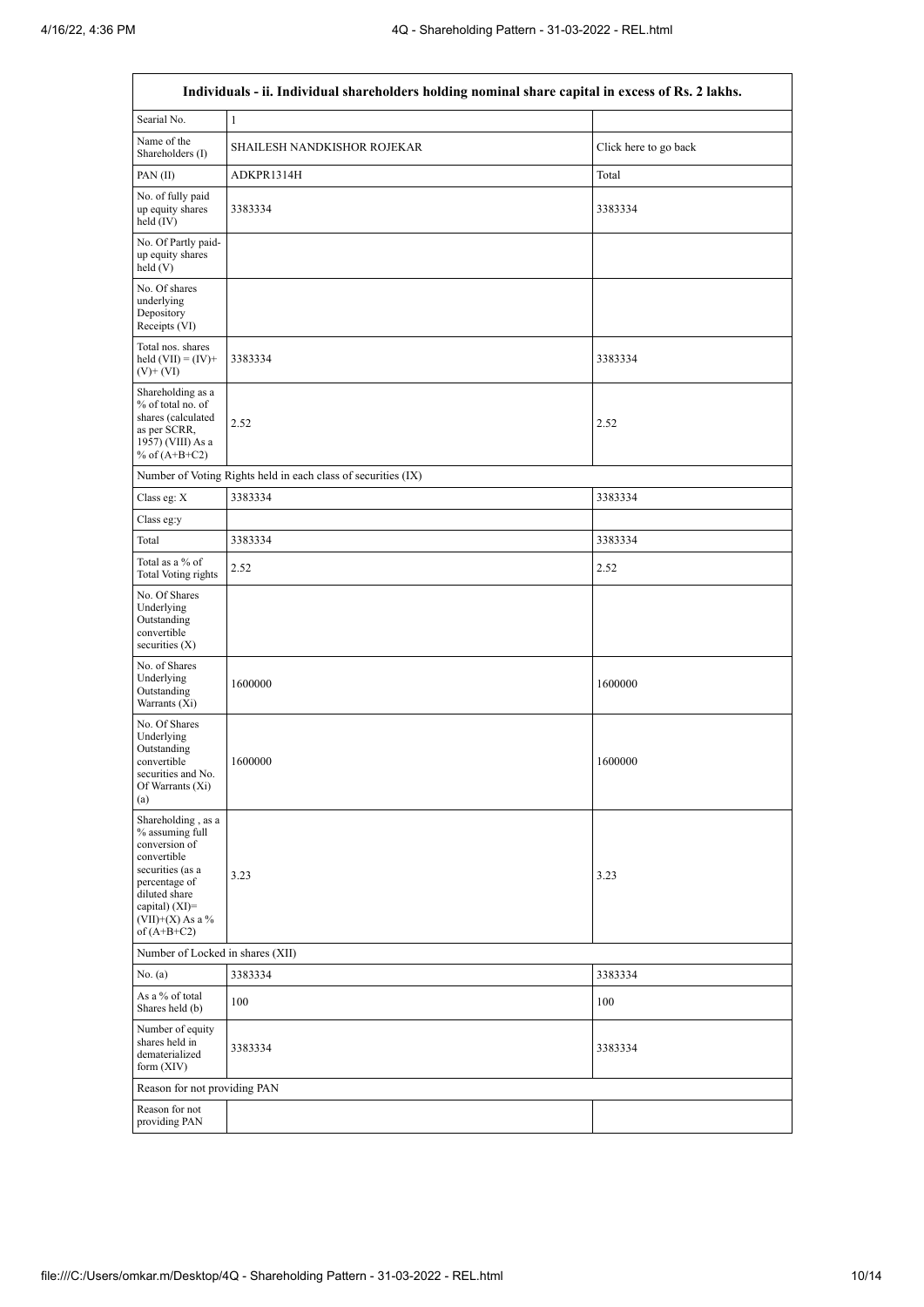| Any Other (specify)                                                                                                                                                                    |                                                               |                                                                       |                                                                        |                                     |                     |                            |                  |  |  |  |
|----------------------------------------------------------------------------------------------------------------------------------------------------------------------------------------|---------------------------------------------------------------|-----------------------------------------------------------------------|------------------------------------------------------------------------|-------------------------------------|---------------------|----------------------------|------------------|--|--|--|
| Searial No.                                                                                                                                                                            | $\mathbf{1}$                                                  | $\overline{c}$                                                        | 3                                                                      | $\overline{\mathbf{4}}$             | 5                   | 6                          | $\tau$           |  |  |  |
| Category                                                                                                                                                                               | Trusts                                                        | Trusts                                                                | Trusts                                                                 | Non-<br>Resident<br>Indian<br>(NRI) | Clearing<br>Members | <b>Bodies</b><br>Corporate | <b>HUF</b>       |  |  |  |
| Category / More<br>than 1 percentage                                                                                                                                                   | Category                                                      | More than 1 percentage of<br>shareholding                             | More than 1 percentage of<br>shareholding                              | Category                            | Category            | Category                   | Category         |  |  |  |
| Name of the<br>Shareholders (I)                                                                                                                                                        |                                                               | <b>SHREE RENUKA</b><br><b>SUGARS DEVELOPMENT</b><br><b>FOUNDATION</b> | <b>SHREE RENUKA</b><br><b>SUGARS EMPLOYEES</b><br><b>WELFARE TRUST</b> |                                     |                     |                            |                  |  |  |  |
| PAN(II)                                                                                                                                                                                |                                                               | AAGTS1729L                                                            | AAGTS1730B                                                             |                                     |                     |                            |                  |  |  |  |
| No. of the<br>Shareholders (I)                                                                                                                                                         | $\overline{c}$                                                | $\mathbf{1}$                                                          | $\mathbf{1}$                                                           | 8                                   | 10                  | $\overline{4}$             | 6                |  |  |  |
| No. of fully paid<br>up equity shares<br>held $(IV)$                                                                                                                                   | 5051748                                                       | 2343548                                                               | 2708200                                                                | 3473                                | 1815                | 28045                      | 175782           |  |  |  |
| No. Of Partly paid-<br>up equity shares<br>held(V)                                                                                                                                     |                                                               |                                                                       |                                                                        |                                     |                     |                            |                  |  |  |  |
| No. Of shares<br>underlying<br>Depository<br>Receipts (VI)                                                                                                                             |                                                               |                                                                       |                                                                        |                                     |                     |                            |                  |  |  |  |
| Total nos. shares<br>held $(VII) = (IV) +$<br>$(V)$ + $(VI)$                                                                                                                           | 5051748                                                       | 2343548                                                               | 2708200                                                                | 3473                                | 1815                | 28045                      | 175782           |  |  |  |
| Shareholding as a<br>% of total no. of<br>shares (calculated<br>as per SCRR,<br>1957) (VIII) As a<br>% of $(A+B+C2)$                                                                   | 3.76                                                          | 1.75                                                                  | 2.02                                                                   | $\boldsymbol{0}$                    | $\overline{0}$      | 0.02                       | 0.13             |  |  |  |
|                                                                                                                                                                                        | Number of Voting Rights held in each class of securities (IX) |                                                                       |                                                                        |                                     |                     |                            |                  |  |  |  |
| Class eg: $\mathbf X$                                                                                                                                                                  | 5051748                                                       | 2343548                                                               | 2708200                                                                | 3473                                | 1815                | 28045                      | 175782           |  |  |  |
| Class eg:y                                                                                                                                                                             |                                                               |                                                                       |                                                                        |                                     |                     |                            |                  |  |  |  |
| Total                                                                                                                                                                                  | 5051748                                                       | 2343548                                                               | 2708200                                                                | 3473                                | 1815                | 28045                      | 175782           |  |  |  |
| Total as a % of<br>Total Voting rights                                                                                                                                                 | 3.76                                                          | 1.75                                                                  | 2.02                                                                   | 0                                   | $\boldsymbol{0}$    | 0.02                       | 0.13             |  |  |  |
| No. Of Shares<br>Underlying<br>Outstanding<br>convertible<br>securities $(X)$                                                                                                          |                                                               |                                                                       |                                                                        |                                     |                     |                            |                  |  |  |  |
| No. of Shares<br>Underlying<br>Outstanding<br>Warrants (Xi)                                                                                                                            | $\boldsymbol{0}$                                              | $\boldsymbol{0}$                                                      | $\boldsymbol{0}$                                                       | $\boldsymbol{0}$                    | $\overline{0}$      | $\boldsymbol{0}$           | $\boldsymbol{0}$ |  |  |  |
| No. Of Shares<br>Underlying<br>Outstanding<br>convertible<br>securities and No.<br>Of Warrants (Xi)<br>(a)                                                                             | $\boldsymbol{0}$                                              | 0                                                                     | $\boldsymbol{0}$                                                       | $\mathbf{0}$                        | $\boldsymbol{0}$    | $\boldsymbol{0}$           | $\boldsymbol{0}$ |  |  |  |
| Shareholding, as a<br>% assuming full<br>conversion of<br>convertible<br>securities (as a<br>percentage of<br>diluted share<br>capital) $(XI)=$<br>$(VII)+(X)$ As a %<br>of $(A+B+C2)$ | 3.28                                                          | 1.52                                                                  | 1.76                                                                   | $\boldsymbol{0}$                    | $\boldsymbol{0}$    | 0.02                       | 0.11             |  |  |  |
| Number of Locked in shares (XII)                                                                                                                                                       |                                                               |                                                                       |                                                                        |                                     |                     |                            |                  |  |  |  |
| No. (a)                                                                                                                                                                                | $\boldsymbol{0}$                                              | $\mathbf{0}$                                                          | $\boldsymbol{0}$                                                       | $\boldsymbol{0}$                    | $\boldsymbol{0}$    | $\boldsymbol{0}$           | $\boldsymbol{0}$ |  |  |  |
| As a % of total<br>Shares held (b)                                                                                                                                                     | $\mathbf{0}$                                                  | $\mathbf{0}$                                                          | $\mathbf{0}$                                                           | $\overline{0}$                      | $\boldsymbol{0}$    | $\boldsymbol{0}$           | $\mathbf{0}$     |  |  |  |
| Number of equity<br>shares held in<br>dematerialized<br>form $(XIV)$                                                                                                                   | 5051748                                                       | 2343548                                                               | 2708200                                                                | 3473                                | 1815                | 27795                      | 175782           |  |  |  |
| Reason for not providing PAN                                                                                                                                                           |                                                               |                                                                       |                                                                        |                                     |                     |                            |                  |  |  |  |

 $\overline{\phantom{a}}$ 

Reason for not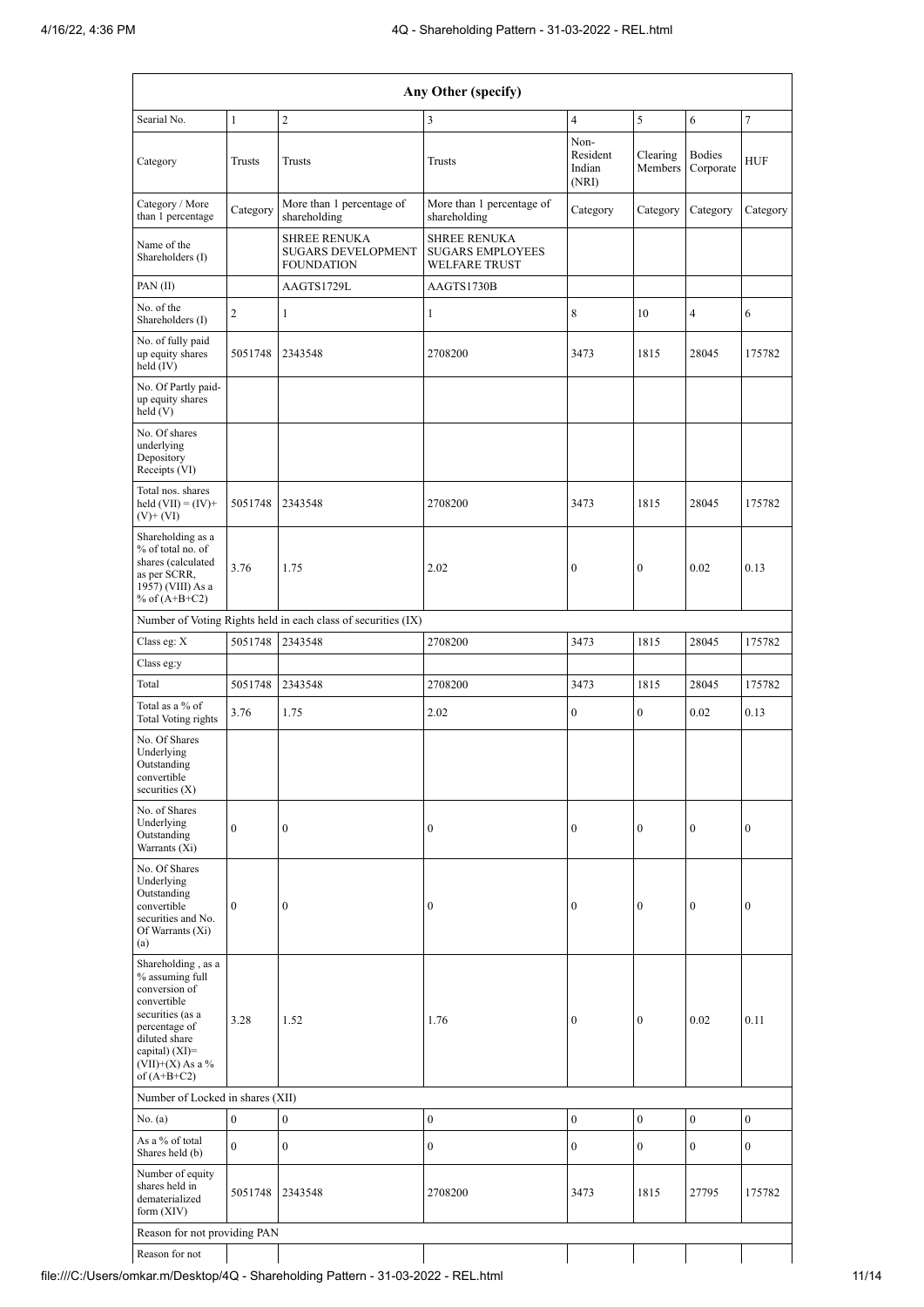| $\sim$ $\sim$<br>providing PAN |  |  |  |  |
|--------------------------------|--|--|--|--|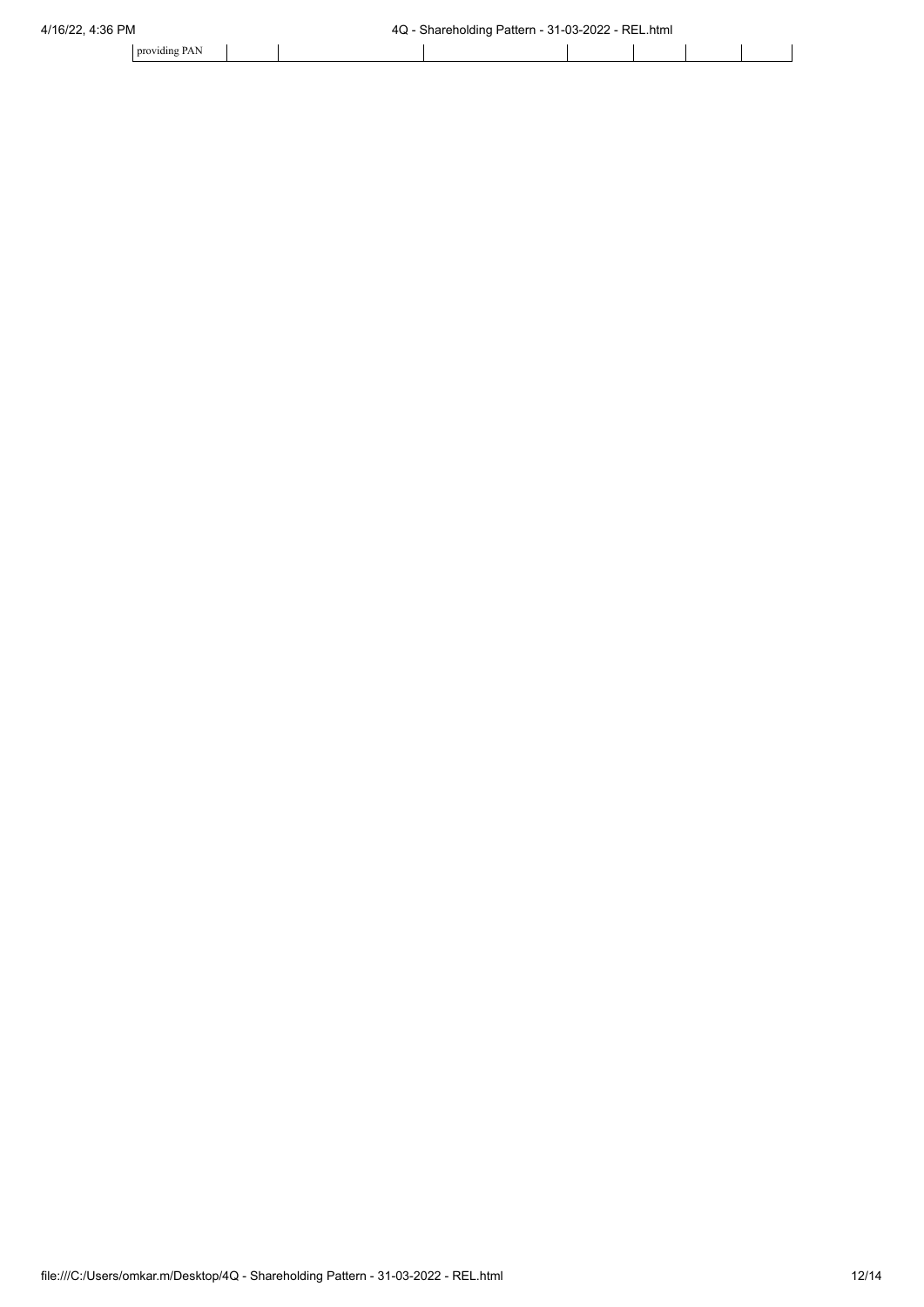| Any Other (specify)                                                                                                                                                                  |                                                               |                                        |                       |  |  |  |  |  |  |
|--------------------------------------------------------------------------------------------------------------------------------------------------------------------------------------|---------------------------------------------------------------|----------------------------------------|-----------------------|--|--|--|--|--|--|
| Searial No.                                                                                                                                                                          | 8                                                             | 9                                      |                       |  |  |  |  |  |  |
| Category                                                                                                                                                                             | Overseas Corporate Bodies                                     | Overseas Corporate Bodies              |                       |  |  |  |  |  |  |
| Category / More<br>than 1 percentage                                                                                                                                                 | Category                                                      | More than 1 percentage of shareholding |                       |  |  |  |  |  |  |
| Name of the<br>Shareholders (I)                                                                                                                                                      |                                                               | ROMARSOL LIMITED                       | Click here to go back |  |  |  |  |  |  |
| PAN(II)                                                                                                                                                                              |                                                               | AAHCR1296D                             | Total                 |  |  |  |  |  |  |
| No. of the<br>Shareholders (I)                                                                                                                                                       | $\mathbf{1}$                                                  | $\mathbf{1}$                           | 31                    |  |  |  |  |  |  |
| No. of fully paid<br>up equity shares<br>held (IV)                                                                                                                                   | 7055000                                                       | 7055000                                | 12315863              |  |  |  |  |  |  |
| No. Of Partly paid-<br>up equity shares<br>held(V)                                                                                                                                   |                                                               |                                        |                       |  |  |  |  |  |  |
| No. Of shares<br>underlying<br>Depository<br>Receipts (VI)                                                                                                                           |                                                               |                                        |                       |  |  |  |  |  |  |
| Total nos. shares<br>held $(VII) = (IV) +$<br>$(V)$ + $(VI)$                                                                                                                         | 7055000                                                       | 7055000                                | 12315863              |  |  |  |  |  |  |
| Shareholding as a<br>% of total no. of<br>shares (calculated<br>as per SCRR,<br>1957) (VIII) As a<br>% of $(A+B+C2)$                                                                 | 5.26                                                          | 5.26                                   | 9.17                  |  |  |  |  |  |  |
|                                                                                                                                                                                      | Number of Voting Rights held in each class of securities (IX) |                                        |                       |  |  |  |  |  |  |
| Class eg: $\mathbf X$                                                                                                                                                                | 7055000                                                       | 7055000                                | 12315863              |  |  |  |  |  |  |
| Class eg:y                                                                                                                                                                           |                                                               |                                        |                       |  |  |  |  |  |  |
| Total                                                                                                                                                                                | 7055000                                                       | 7055000                                | 12315863              |  |  |  |  |  |  |
| Total as a % of<br>Total Voting rights                                                                                                                                               | 5.26                                                          | 5.26                                   | 9.17                  |  |  |  |  |  |  |
| No. Of Shares<br>Underlying<br>Outstanding<br>convertible<br>securities $(X)$                                                                                                        |                                                               |                                        |                       |  |  |  |  |  |  |
| No. of Shares<br>Underlying<br>Outstanding<br>Warrants (Xi)                                                                                                                          | $\boldsymbol{0}$                                              | 0                                      | $\bf{0}$              |  |  |  |  |  |  |
| No. Of Shares<br>Underlying<br>Outstanding<br>convertible<br>securities and No.<br>Of Warrants (Xi)<br>(a)                                                                           | $\boldsymbol{0}$                                              | $\boldsymbol{0}$                       | $\bf{0}$              |  |  |  |  |  |  |
| Shareholding, as a<br>% assuming full<br>conversion of<br>convertible<br>securities (as a<br>percentage of<br>diluted share<br>capital) (XI)=<br>$(VII)+(X)$ As a %<br>of $(A+B+C2)$ | 4.57                                                          | 4.57                                   | 7.98                  |  |  |  |  |  |  |
| Number of Locked in shares (XII)                                                                                                                                                     |                                                               |                                        |                       |  |  |  |  |  |  |
| No. (a)                                                                                                                                                                              | $\boldsymbol{0}$                                              | $\boldsymbol{0}$                       | $\mathbf{0}$          |  |  |  |  |  |  |
| As a % of total<br>Shares held (b)                                                                                                                                                   | $\boldsymbol{0}$                                              | $\boldsymbol{0}$                       | $\bf{0}$              |  |  |  |  |  |  |
| Number of equity<br>shares held in<br>dematerialized<br>form $(XIV)$                                                                                                                 | 7055000                                                       | 7055000                                | 12315613              |  |  |  |  |  |  |
| Reason for not providing PAN                                                                                                                                                         |                                                               |                                        |                       |  |  |  |  |  |  |
| Reason for not<br>providing PAN                                                                                                                                                      |                                                               |                                        |                       |  |  |  |  |  |  |